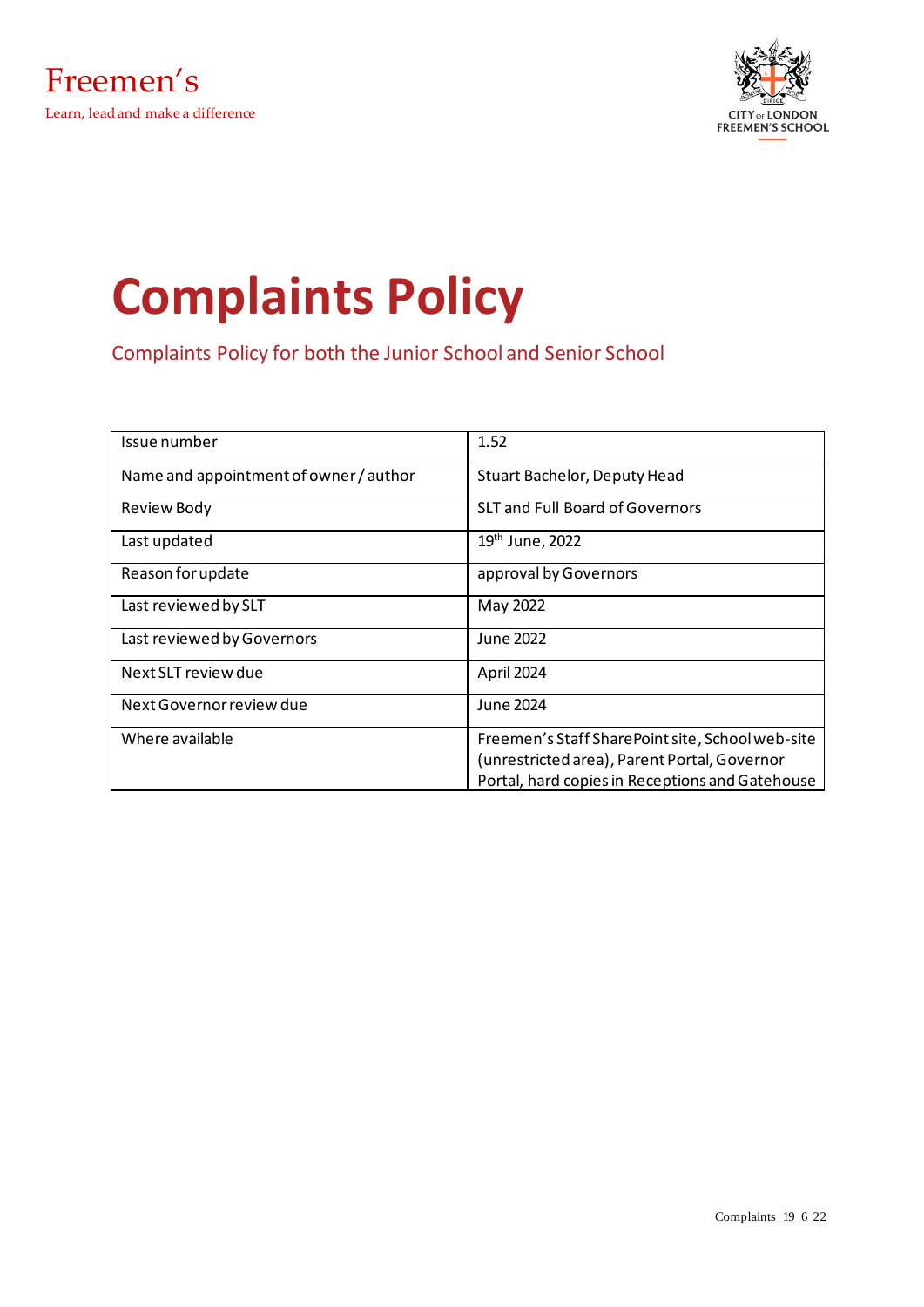

#### **COMPLAINTS POLICY**

#### **Policy Statement**

This policy applies to parents of pupils at the City of London Freemen's School ('the School'). For a complaint to be dealt with under this policy, the parent(s) must have a child on the School's roll at the time at which the complaint is lodged. If the complaint is specific to a child of theirs, that child - rather than a sibling - must be on the School's roll when it is lodged. An exception is made for complaints by prospective parents concerning their child in respect of the School's admissions process.

This policy and procedure will be relied upon in respect of all complaints by parents made against the School except in respect of:

- (a) safeguarding allegations where a separate policy and procedure applies;
- (b) expulsions where a separate policy and procedure applies;
- (c) appeals relating to internal assessment decisions for external qualifications where a separate appeals procedure applies.

If a pupil has a concern or complaint about the School, he/she should report it to an appropriate member of staff (such as his/her Head of Year or the Deputy Head) with the assurance that all complaints made by pupils in good faith will be taken seriously.

Complaints made by members of the public about the School will be dealt with under the City of London Corporation Complaints Procedure.

The School expects that most complaints can be resolved informally and will use their best endeavours to resolve any complaints that are made informally on that basis. If informal procedures fail to resolve the issue, a formal complaint about any matter not involving safeguarding allegations, internal assessment decisions or a decision to expel or remove a pupil, must be stated courteously in writing (i.e. by letter) to the Headmaster and will be dealt with under this City of London Freemen's School Complaints Policy and Procedure. Every complaint shall receive fair and proper consideration and a timely response.

This policy and procedure is made available to parents of pupils and parents of prospective pupils of the School on an unrestricted area of the School's website.

This policy and procedure in no way overrides the right of the School to act in accordance with the School's Terms and Conditions agreed by parents upon enrolment of their child as a pupil in the School, although parents are not prevented from raising complaints pursuant to this policy and procedure where they are of the reasonable view that the School has not acted in accordance with the School's Terms and Conditions.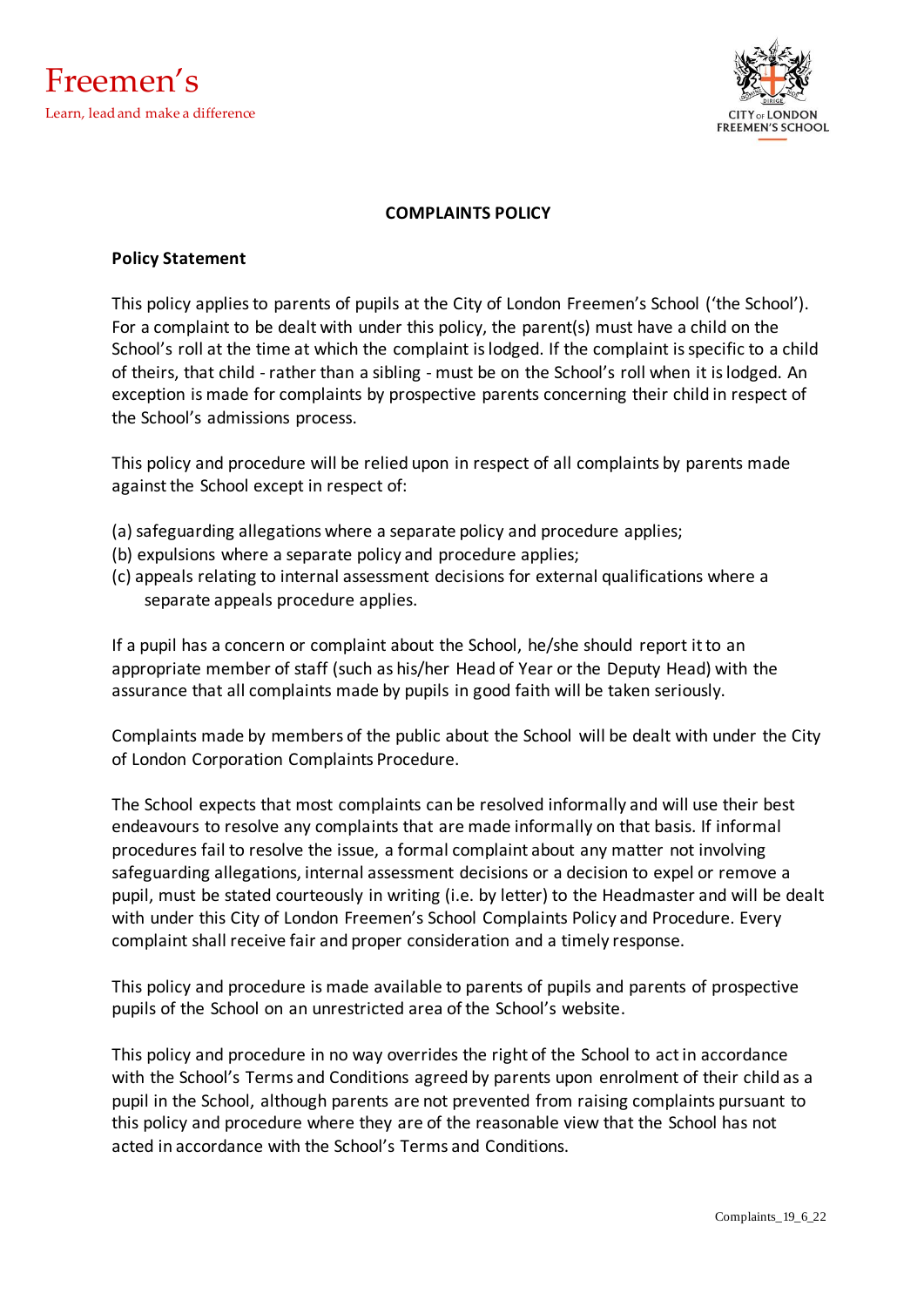

Please note: Parents can be assured that all complaints, whether raised informally or formally, will be treated seriously and confidentially. Correspondence, statements and records relating to individual complaints will remain confidential except in so far as is required by paragraph 7 33(k) of the Education (Independent Schools Standards) Regulations 2014; where the Secretary of State or a body conducting an inspection under section 108 or 109 of the 2008 Act requests access to them.

## **School Complaints Procedure**

#### **Stage One - Informal Resolution**

- 1. It is hoped that most complaints will be resolved quickly and informally.
- 2. If parents have a complaint they should normally contact a Form Teacher or Tutor for pastoral concerns*,* Subject Teacher for academic matters or the Head of Boarding for Boarding concerns. In many cases, the matter will be resolved straightaway by this means to the parents' satisfaction. If the Form Teacher/Form Tutor, Subject Teacher, or Head of Boarding cannot resolve the matter alone, it may be necessary for him/her to consult a Head of Department, Head of Junior School/Upper School/Sixth Form, a Deputy Head, or the Headmaster.
- 3. Complaints made directly to a Head of Department, Head of Junior School/Upper School/Sixth Form, a Deputy Head or the Headmaster will usually be referred to the relevant Form Teacher/Form Tutor, Subject Teacher or Head of Boarding, as appropriate unless the Head of Department, Head of Junior School/Upper School/Sixth Form, a Deputy Head or the Headmaster deems it appropriate for him/her to deal with the matter personally.
- 4. The Form Teacher/Form Tutor, Subject Teacher or Head of Boarding, as appropriate, will make a written record of all complaints and the date on which they were received. These records will be kept for one (1) year after the pupil leaves the school.
- 5. The School will use its reasonable endeavours to resolve any informal complaints within ten (10) working days of them being raised, except where they are raised in school holidays or within two (2) working days of their commencement. In the latter two cases, the School will use its reasonable endeavours to resolve informal complaints as soon as possible after commencement of the new school term (usually within ten (10) working days).
- 6. Should the matter not be resolved as referred to in paragraph 5 above, or in the event that the Form Teacher/Form Tutor, Subject Teacher or Head of Boarding, as appropriate, and the parents fail to reach a satisfactory resolution, then parents will be advised to proceed with their complaint in accordance with Stage Two of this Procedure.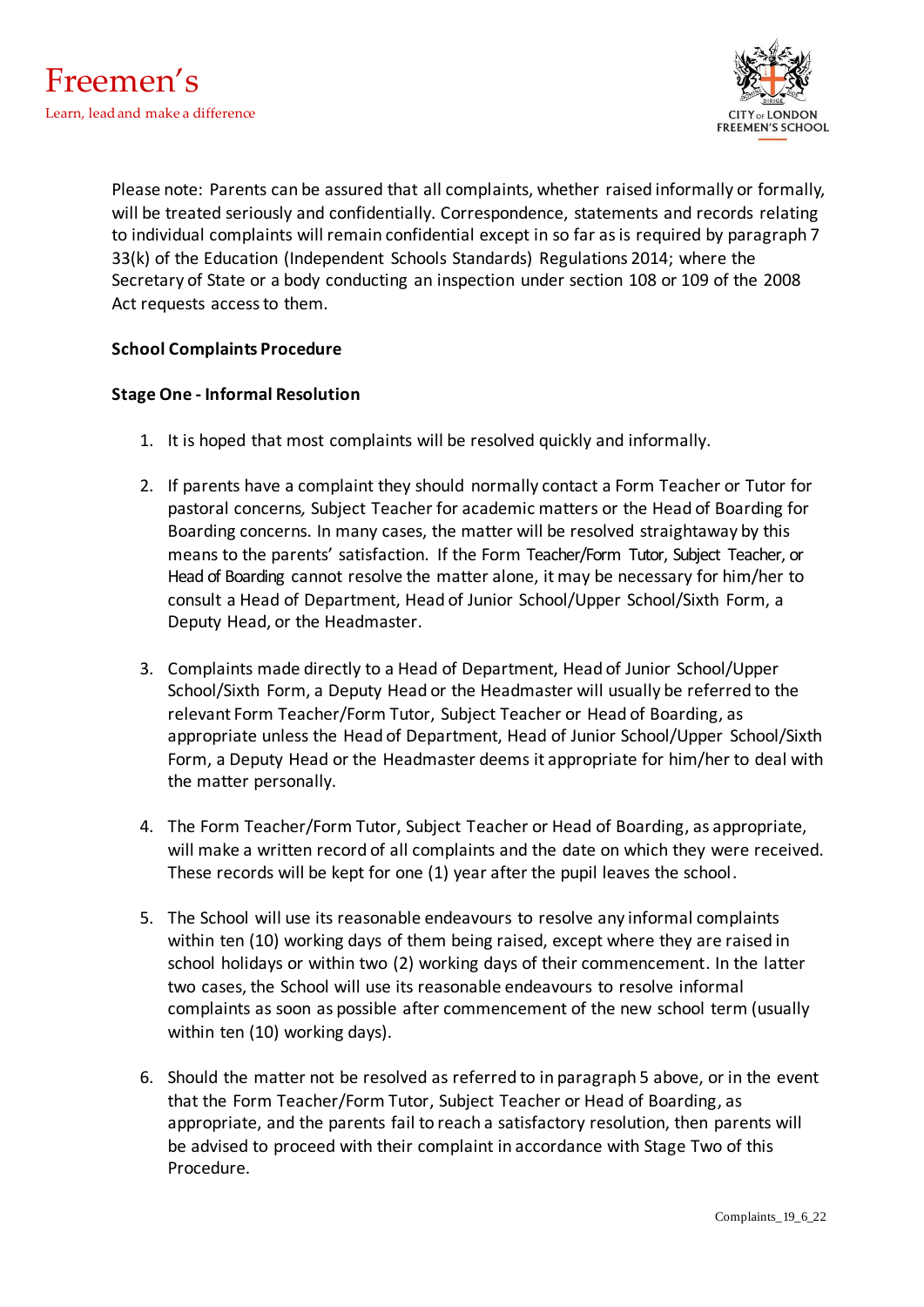

7. Complaints about any aspect of boarding welfare can also be referred to the Children's [Commissioner](http://commissioner/) on<https://www.childrenscommissioner.gov.uk/> or by phoning 0800 5280731.

## **Stage Two - Formal Resolution**

- 1. If the complaint cannot be resolved on an informal basis (as set out in Paragraph 5 and 6 above), then parents should put their complaint in writing (i.e. by letter) to the Headmaster, which complaint should be expressed clearly and courteously. Parents should also identify their desired outcome. It is important that this communication amounts to a full and exhaustive account of the complaint. Once submitted, additions thereto will not be accepted unless new information comes to light after that date.
- 2. If the Headmaster requires further information or clarification in order to deal with the complaint, he will speak to or seek to meet with the parents concerned to discuss the matter. In any case, within ten (10) working days of the complaint being received, the Headmaster will confirm in writing to the parents the course of action that he has decided to take, including the name of the Investigating Officer.
- 3. The Headmaster will delegate responsibility for undertaking investigation of the complaint to a Deputy Head or Head of Department/Head of Boarding/Junior School/Upper School/Sixth Form, as appropriate. The purpose of such an investigation is solely to establish, from a standpoint of neutrality, the facts of the matter raised by the parents in their complaint.
- 4. The Headmaster will use reasonable endeavours to speak to or meet with parents within thirty (30) working days of the formal complaint being received to discuss the findings of the investigation and the course of action that he proposes to take as a result. Where this is not possible- either because the complaint is lodged during or shortly before school holidays, because the complaint is likely to require an unusually protracted investigation, or because of urgent demands on the time of the appointed Investigating Officer- the reasons for any delay will be explained in detail to the parents.
- 5. The Headmaster will then confirm his decision to the parents in writing within ten (10) working days of informing them of the investigation's findings.
- 6. The Headmaster will keep a written record of all meetings and interviews held in relation to the complaint.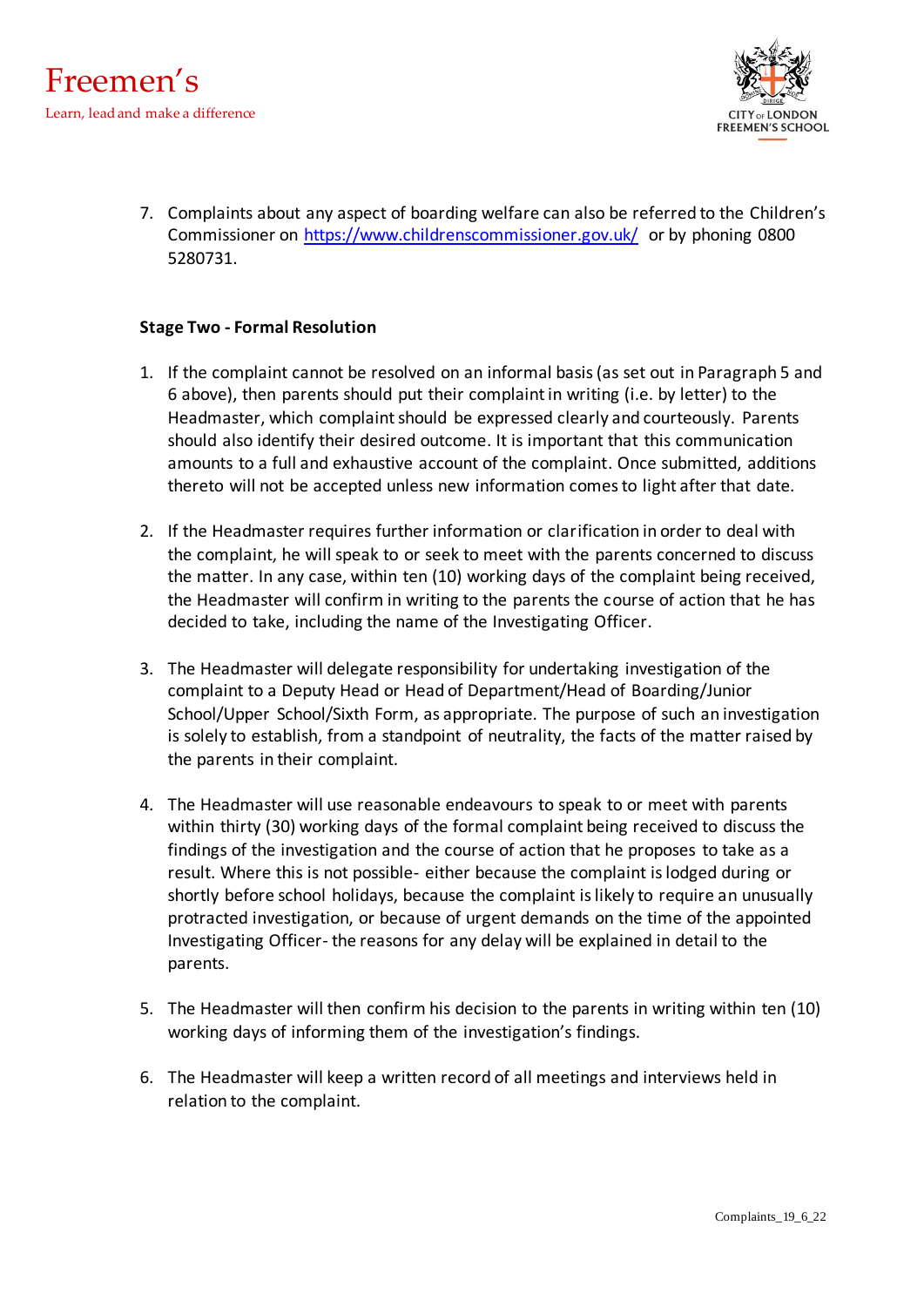

- 7. The School will keep a written record of all formal complaints, including records of meetings and interviews held in relation to the complaint, and the School's decision. These records will be retained until or shortly after the child's  $25<sup>th</sup>$  birthday, with the exception of complaints that allege abuse by a member of staff.
- 8. Where parents are dissatisfied with the outcome of the School's response to their formal complaint, the parents have the opportunity to have their complaint considered by an independent Complaints Panel.

## **Stage Three – Panel Hearing**

- 1. If parents seek to invoke Stage Three following failure to reach an earlier resolution or where dissatisfied with the Headmaster's decision in respect of their formal complaint, the parents may, in writing (i.e. by letter) addressed to the School, request that their complaint be further considered by an independent Complaints Panel set up for this purpose.
- 2. This request for further assessment of the complaint will, for the purposes of this Procedure, be known as an 'appeal'.
- 3. Parents must lodge their appeal in writing and within ten (10) working days of the date of the School's decision, as conveyed in writing by the Head, made in accordance with the Stage Two Procedure. The parents should provide a list of their complaint(s) made against the School and which they believe to have been resolved unsatisfactorily by the Stage Two Procedure, along with the remedies sought in respect of each. The Complaints Panel is only obliged to consider the complaint(s) lodged in this 'initial submission' although they may use their discretion to consider other relevant and related matters that may subsequently arise.
- 4. Where an appeal is received by the School, the School will, within five (5) working days, refer the matter to the Town Clerk (Clerk to the Board of Governors), who will act as Clerk to the Complaints Panel. Where the appeal is received by the School during school holidays, or within two (2) working days of their commencement, the School has five (5) working days upon commencement of the school term to refer the matter to the Town Clerk.
- 5. The Clerk provides an independent source of advice on procedure for all parties.
- 6. Once an appeal has been received by the Clerk, he/she will acknowledge the appeal in writing within five (5) working days, and inform the parents of the steps involved in this Complaints Procedure.
- 7. The Clerk will then endeavour to convene an independent Complaints Panel hearing as soon as possible to consider the matter, normally no later than twenty (20) school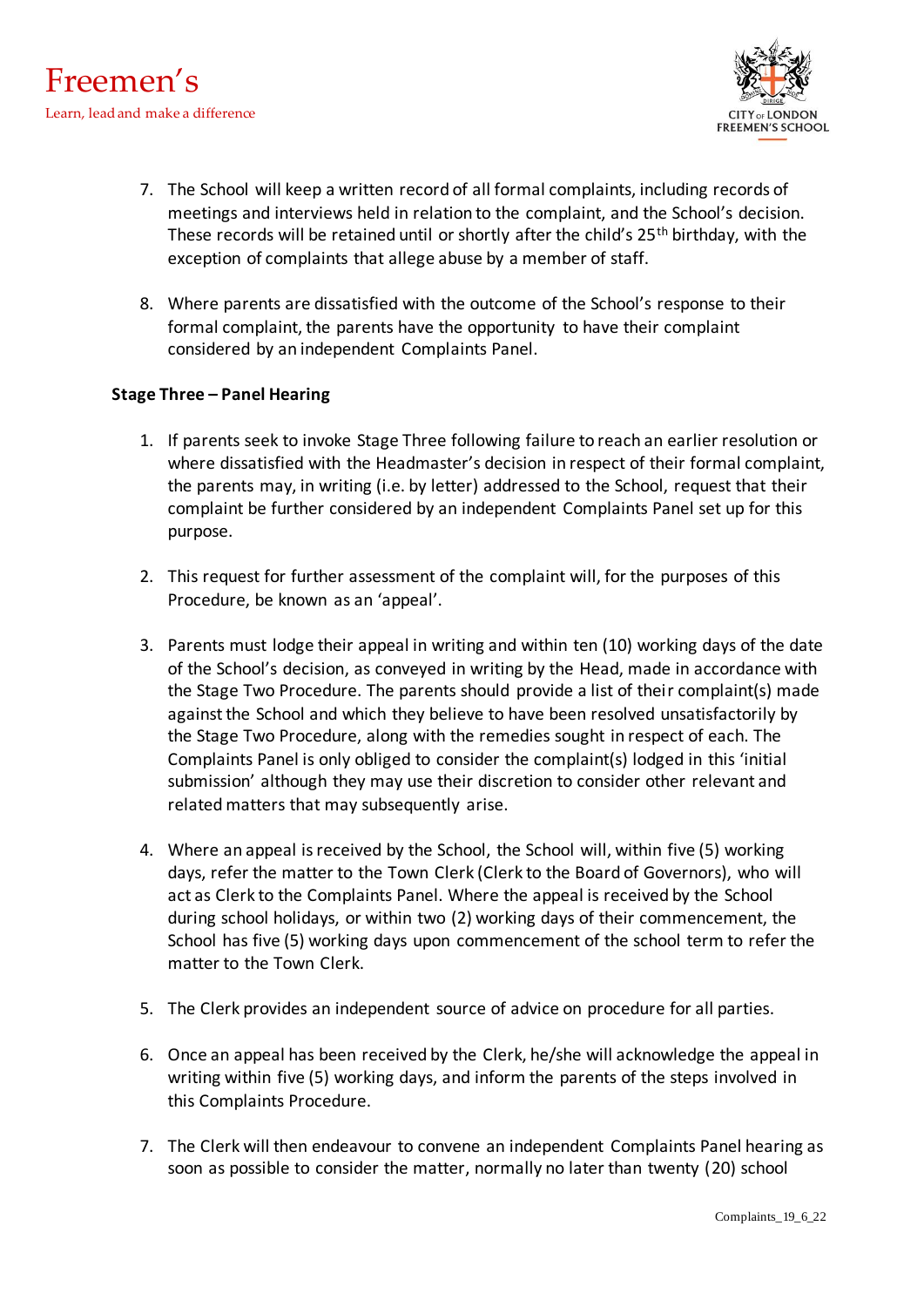

days after receipt by the School of parents written notice that they wish to invoke the Stage Three Procedure, dependent upon the availability of the Panel members.

- 8. The independent Complaints Panel will consist of two Governors on the Board who have not previously been involved in the complaint, and one person independent of the management and running of the school. The process used for selecting an independent person will conform to relevant guidance issued by the Department for Education (DfE).
- 9. The following are entitled to attend a hearing, submit written representations and address the Panel:
	- a. The parent(s) and/or one representative;
	- b. The Headmaster of the School and/or one representative; and
	- c. Any other interested person whom the Complaints Panel considers to have a reasonable and just interest in the appeal and whose contribution would assist the Panel in their decision-making.
		- i. Legal representation will not normally be appropriate.
- 10. Where the Complaints Panel deems it necessary, it may require that further particulars of the complaint or any related matter be supplied in advance of the hearing. In such cases all parties will be given the opportunity to submit written evidence to the Panel in support of their position, including:
	- a. documents in support of complaint(s),
	- b. chronology and key dates relating to complaint(s), and
	- c. written submission setting out the complaint(s) in more detail.
		- i. This evidence will be considered by the Panel, along with the initial submission that was lodged by the parents.
- 11. Evidence will be initially sent to the Clerk, who will then circulate the documentation to all parties, including the Panel members, along with an order of proceedings. All written evidence must be received by the Clerk no later than ten (10) working days in advance of the hearing. The Clerk will distribute the written evidence to the relevant parties no later than five (5) working days in advance of the Panel hearing.
- 12. It is for the Panel to decide how to conduct the proceedings of the appeal, which should be reasonably informal so that all parties can present their case effectively. If possible, the Panel will resolve the parents' complaint immediately without the need for further investigation. Where further investigation is required, the Panel will decide how it should be carried out.